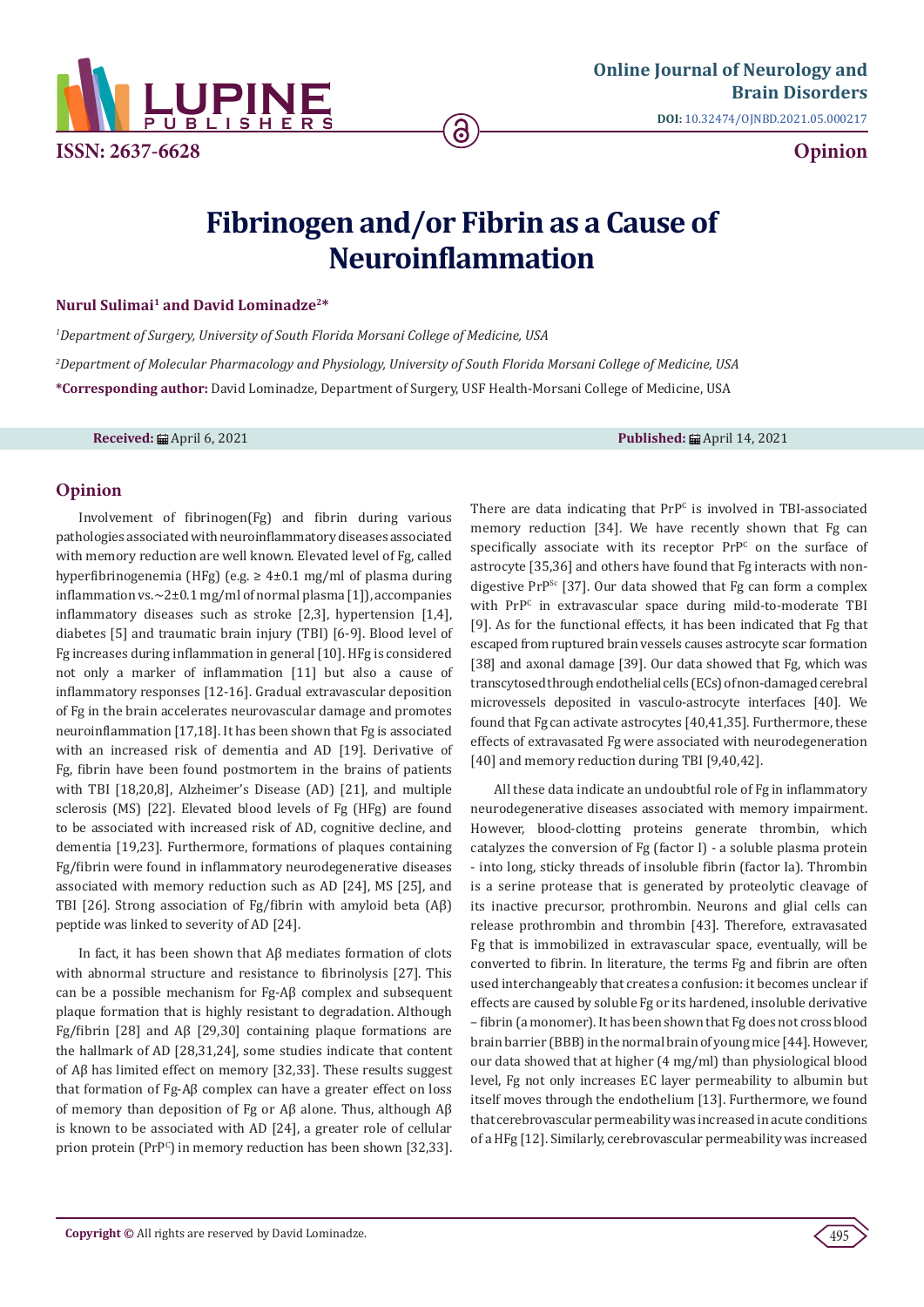in transgenic mice exhibiting inherent HFg [45]. Using our dualtracer probing method, we found that HFg-induced cerebrovascular protein crossing occurred mainly via transcellular pathway [46,45]. Effects of HFg on formation of caveolae and caveolar transcytosis in vitro [47], and an increased cerebrovascular permeability mainly via caveolar transcytosis have been shown [45,48,46]. All these data indicate that, most likely, blood soluble protein - Fg and not its insoluble derivative fibrin, crosses walls of small cerebral vessels during various neuroinflammatory pathologies accompanied with HFg. Crossing the walls of unruptured cerebral microvessels for fibrin that is characterized with high aggregative properties and lesser flexibility is very unlikely.

While in the extravascular space, Fg interacts with its receptors intercellular adhesion molecule  $1$  (ICAM-1) and  $PrP^{c}[49-51]$  on the surface of astrocytes [35]. It is possible that Fg can reach neurons and on their surface interact with its receptors -  $ICAM-1$  and  $PrP^C$ . Thus, these interactions will most likely lead to formation of Fg-PrP<sup>C</sup> complexes. As Fg is immobilized in extravascular space, it becomes an easy target for thrombin that is released from neurons and glial cells [43]. The rate of plasma Fg (0.1 mg/ml) polymerization is about  $23\pm2 \times 10^{-5}$ sec<sup>-1</sup>, while release of fibrinopeptides A and B from it via enzymatic (thrombin-catalyzed cleavage) step may take from 40 to 120 min [52], maybe even faster. As a consequence of Fg's conversion to fibrin in Fg-PrP<sup>c</sup> complex, a highly resistant to enzymatic degradation, fibrin-PrP<sup>c</sup> complex will be formed. All further effects, including possible formation plaques, would be a result of specific properties of fibrin deposited in the brain extravascular space. Therefore, in our opinion, we need to be careful in describing effects of Fg, when in blood, crosses the vascular wall, deposits in extravascular space and forms complexes with other proteins, and fibrin (which can be formed in blood but least likely to extravasate) that is formed in extravascular space and by creating undegradable protein complexes (and possibly plaques) leads to memory reduction.

**Keywords:** Memory impairment; Neurodegeneration

## **Acknowledgement**

This work was supported in part by funding from the National Institutes of Health - HL-146832.

#### **References**

- 1. [Letcher RL, Chien S, Pickering TG, Sealey JE, Laragh JH \(1981\) Direct](https://pubmed.ncbi.nlm.nih.gov/7234890/)  [relationship between blood pressure and blood viscosity in normal](https://pubmed.ncbi.nlm.nih.gov/7234890/)  [and hypertensive subjects. Role of fibrinogen and concentration. The](https://pubmed.ncbi.nlm.nih.gov/7234890/)  [American Journal of Medicine 70 \(6\): 1195-1202.](https://pubmed.ncbi.nlm.nih.gov/7234890/)
- 2. [D Erasmo E, Acca M, Celi FS, Medici F, Palmerini T, Pisani D \(1993\)](https://pubmed.ncbi.nlm.nih.gov/8409781/)  [Plasma fibrinogen and platelet count in stroke. Journal of Medicine 24](https://pubmed.ncbi.nlm.nih.gov/8409781/)  [\(2-3\):185-191.](https://pubmed.ncbi.nlm.nih.gov/8409781/)
- 3. [del Zoppo GJ, Levy DE, Wasiewski WW, Pancioli AM, Demchuk AM, et](https://pubmed.ncbi.nlm.nih.gov/19299642/)  [al. \(2009\) Hyperfibrinogenemia and functional outcome from acute](https://pubmed.ncbi.nlm.nih.gov/19299642/)  [ischemic stroke. Stroke 40\(5\): 1687-1691.](https://pubmed.ncbi.nlm.nih.gov/19299642/)
- 4. Lominadze D, Joshua IG, Schuschke DA (1998) Increased erythrocyte aggregation in spontaneously hypertensive rats. Am J Hypertens 11(7): 784-789.
- 5. [Lee AJ, Lowe GDO, Woodward M, Tunstall-Pedoe H \(2007\) Fibrinogen in](https://pubmed.ncbi.nlm.nih.gov/8489866/) [relation to personal history of prevalent hypertension, diabetes, stroke,](https://pubmed.ncbi.nlm.nih.gov/8489866/) [intermittent claudication, coronary heart disease, and family history:](https://pubmed.ncbi.nlm.nih.gov/8489866/) [The Scottish Heart Health Study. British Heart Journal 69\(4\): 338-342.](https://pubmed.ncbi.nlm.nih.gov/8489866/)
- 6. [Chhabra G, Rangarajan K, Subramanian A, Agrawal D, Sharma S,](https://pubmed.ncbi.nlm.nih.gov/21045504/) [Mukhopadhayay A \(2010\) Hypofibrinogenemia in isolated traumatic](https://pubmed.ncbi.nlm.nih.gov/21045504/) [brain injury in Indian patients. Neurology India 58\(5\): 756-757.](https://pubmed.ncbi.nlm.nih.gov/21045504/)
- 7. [Pahatouridis D, Alexiou G, Zigouris A, Mihos E, Drosos D, et al. \(2010\)](file:///C:/Users/Admin/Desktop/PDFS/14-04-2021/OJNBD.MS.ID.000217/OJNBD-21-OP-221_SI/OJNBD-21-OP-221_SI/v) [Coagulopathy in moderate head injury. The role of early administration](file:///C:/Users/Admin/Desktop/PDFS/14-04-2021/OJNBD.MS.ID.000217/OJNBD-21-OP-221_SI/OJNBD-21-OP-221_SI/v) [of low molecular weight heparin. Brain Injury 24\(10\): 1189-1192.](file:///C:/Users/Admin/Desktop/PDFS/14-04-2021/OJNBD.MS.ID.000217/OJNBD-21-OP-221_SI/OJNBD-21-OP-221_SI/v)
- 8. [Sun Y, Wang J, Wu X, Xi C, Gai Y, Liu H, et al. \(2011\) Validating the](https://pubmed.ncbi.nlm.nih.gov/21355766/) [incidence of coagulopathy and disseminated intravascular coagulation](https://pubmed.ncbi.nlm.nih.gov/21355766/) [in patients with traumatic brain injury–analysis of 242 cases. British](https://pubmed.ncbi.nlm.nih.gov/21355766/) [Journal of Neurosurgery 25\(3\): 363-368.](https://pubmed.ncbi.nlm.nih.gov/21355766/)
- 9. [Muradashvili N, Benton RL, Saatman KE, Tyagi SC, Lominadze D \(2015\)](https://pubmed.ncbi.nlm.nih.gov/24771110/) [Ablation of matrix metalloproteinase-9 gene decreases cerebrovascular](https://pubmed.ncbi.nlm.nih.gov/24771110/) [permeability and fibrinogen deposition post traumatic brain injury in](https://pubmed.ncbi.nlm.nih.gov/24771110/) [mice. Metab Brain Dis 30\(2\): 411-426.](https://pubmed.ncbi.nlm.nih.gov/24771110/)
- 10. [Schneider B, Mutel V, Mathéa Pietri M, Ermonval M, Mouillet-Richard](https://pubmed.ncbi.nlm.nih.gov/14597699/) [S, Kellermann O \(2003\) NADPH oxidase and extracellular regulated](https://pubmed.ncbi.nlm.nih.gov/14597699/) [kinases 1/2 are targets of prion protein signaling in neuronal and](https://pubmed.ncbi.nlm.nih.gov/14597699/) [nonneuronal cells. Proc Natl Acad Sci USA 100\(23\): 13326-13331.](https://pubmed.ncbi.nlm.nih.gov/14597699/)
- 11. [Danesh J, Lewington S, Thompson SG, Lowe GD, Collins R, et al. \(2005\)](https://pubmed.ncbi.nlm.nih.gov/16219884/) [Plasma fibrinogen level and the risk of major cardiovascular diseases](https://pubmed.ncbi.nlm.nih.gov/16219884/) [and nonvascular mortality: an individual participant meta-analysis.](https://pubmed.ncbi.nlm.nih.gov/16219884/) [JAMA 294\(14\): 1799-1809.](https://pubmed.ncbi.nlm.nih.gov/16219884/)
- 12. Muradashvili N, Qipshidze N, Munjal C, Givvimani S, Benton RL, et al. (2012) Fibrinogen-induced increased pial venular permeability in mice. J Cereb Blood Flow Metab 32(1): 150-163.
- 13. [Tyagi N, Roberts AM, Dean WL, Tyagi SC, Lominadze D \(2008\) Fibrinogen](https://pubmed.ncbi.nlm.nih.gov/17849175/) [induces endothelial cell permeability. Molecular & Cellular Biochemistry](https://pubmed.ncbi.nlm.nih.gov/17849175/) [307\(1-2\): 13-22.](https://pubmed.ncbi.nlm.nih.gov/17849175/)
- 14. [Patibandla PK, Tyagi N, Dean WL, Tyagi SC, Lominadze D \(2009\)](https://pubmed.ncbi.nlm.nih.gov/19507189/) [Fibrinogen induces alterations of endothelial cell tight junction proteins.](https://pubmed.ncbi.nlm.nih.gov/19507189/) [Journal of Cellular Physiology 221\(1\): 195-203.](https://pubmed.ncbi.nlm.nih.gov/19507189/)
- 15. [Lominadze D, Dean WL, Tyagi SC, Roberts AM \(2010\) Mechanisms of](https://pubmed.ncbi.nlm.nih.gov/19723026/) [fibrinogen-induced microvascular dysfunction during cardiovascular](https://pubmed.ncbi.nlm.nih.gov/19723026/) [disease. Acta Physiol Scand 198\(1\): 1-13.](https://pubmed.ncbi.nlm.nih.gov/19723026/)
- 16. [Davalos D, Akassoglou K \(2012\) Fibrinogen as a key regulator of](https://pubmed.ncbi.nlm.nih.gov/22037947/) [inflammation in disease. Seminars In Immunopathology 34\(1\): 43-62.](https://pubmed.ncbi.nlm.nih.gov/22037947/)
- 17. Paul J, Strickland S, Melchor JP (2007) Fibrin deposition accelerates neurovascular damage and neuroinflammation in mouse models of Alzheimer's disease. The Journal of Experimental Medicine 204(8): 1999-2008.
- 18. [Hay JR, Johnson VE, Young AM, Smith DH, Stewart W \(2015\) Blood-brain](https://pubmed.ncbi.nlm.nih.gov/26574669/) [barrier disruption is an early event that may persist for many years](https://pubmed.ncbi.nlm.nih.gov/26574669/) [after traumatic brain injury in humans. Journal of Neuropathology and](https://pubmed.ncbi.nlm.nih.gov/26574669/) [Experimental Neurology 74\(12\): 1147-1157.](https://pubmed.ncbi.nlm.nih.gov/26574669/)
- 19. Van Oijen M, Witteman JC, Hofman A, Koudstaal PJ, Breteler MMB (2005) Fibrinogen is associated with an increased risk of Alzheimer disease and vascular dementia. Stroke 36(12): 2637-2641.
- 20. Jenkins DR, Craner MJ, Esiri MM, DeLuca GC (2018) The contribution of fibrinogen to inflammation and neuronal density in human traumatic brain injury. Journal of Neurotrauma 35(19): 2259-2271.
- 21. [Fiala M, Liu QN, Sayre J, Pop V, Brahmandam V, et al. \(2002\)](https://pubmed.ncbi.nlm.nih.gov/12027877/) [Cyclooxygenase-2-positive macrophages infiltrate the Alzheimer's](https://pubmed.ncbi.nlm.nih.gov/12027877/) [disease brain and damage the blood–brain barrier. European Journal of](https://pubmed.ncbi.nlm.nih.gov/12027877/) [Clinical Investigation 32\(5\): 360-371.](https://pubmed.ncbi.nlm.nih.gov/12027877/)
- 22. [Yates RL, Esiri MM, Palace J, Jacobs B, Perera R, DeLuca GC \(2017\)](https://pubmed.ncbi.nlm.nih.gov/28719020/)

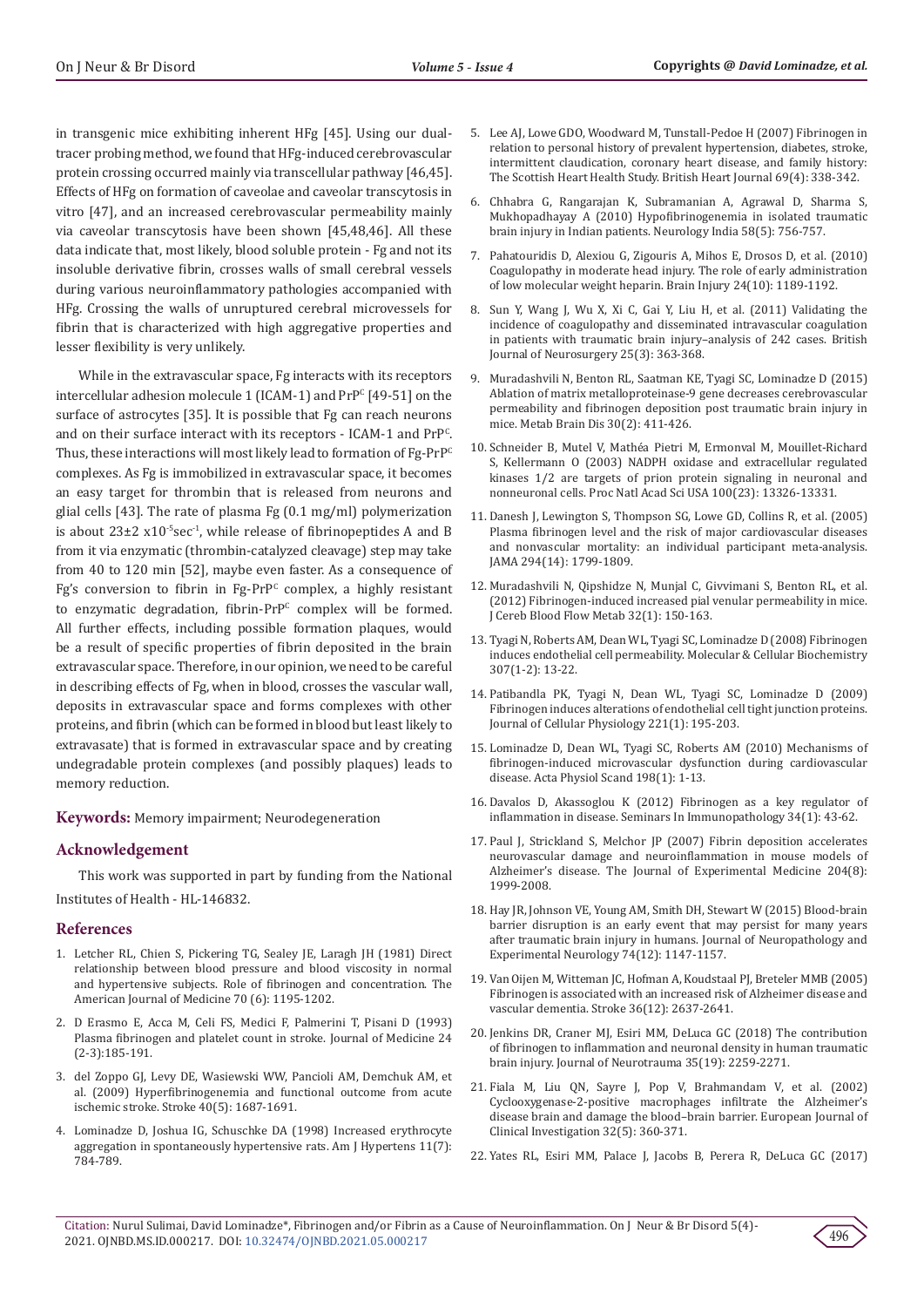[Fibrin\(ogen\) and neurodegeneration in the progressive multiple](https://pubmed.ncbi.nlm.nih.gov/28719020/)  [sclerosis cortex. Annals of Neurology 82\(2\): 259-270.](https://pubmed.ncbi.nlm.nih.gov/28719020/)

- 23. Xu G, Zhang H, Zhang S, Fan X, Liu X (2008) Plasma fibrinogen is associated with cognitive decline and risk for dementia in patients with mild cognitive impairment. International Journal of Clinical Practice 62 (7): 1070-1075.
- 24. [Ahn HJ, Zamolodchikov D, Cortes-Canteli M, Norris EH, Glickman JF, et al.](https://pubmed.ncbi.nlm.nih.gov/21098282/)  [\(2010\) Alzheimer's disease peptide β-amyloid interacts with fibrinogen](https://pubmed.ncbi.nlm.nih.gov/21098282/)  [and induces its oligomerization. Proc Natl Acad Sci USA 107\(50\): 21812-](https://pubmed.ncbi.nlm.nih.gov/21098282/) [21817.](https://pubmed.ncbi.nlm.nih.gov/21098282/)
- 25. Vos CMP, Geurts JJG, Montagne L, van Haastert ES, Bö L, et al. (2005) Blood–brain barrier alterations in both focal and diffuse abnormalities on postmortem MRI in multiple sclerosis. Neurobiology of Disease 20 (3): 953-960.
- 26. Johnson VE, Stewart W, Smith DH (2010) Traumatic brain injury and amyloid-[beta] pathology: a link to Alzheimer's disease? Nat Rev Neurosci 11(5): 361-370.
- 27. Zamolodchikov D, Strickland S (2012) Aβ delays fibrin clot lysis by altering fibrin structure and attenuating plasminogen binding to fibrin. Blood 119(14): 3342-3351.
- 28. Cortes-Canteli M, Strickland S (2009) Fibrinogen, a possible key player in Alzheimer's disease. Journal of Thrombosis and Haemostasis 7: 146- 150.
- 29. [Hardy J, Selkoe DJ \(2002\) The amyloid hypothesis of Alzheimer's disease:](https://pubmed.ncbi.nlm.nih.gov/12130773/)  [Progress and problems on the road to therapeutics. Science 297\(5580\):](https://pubmed.ncbi.nlm.nih.gov/12130773/)  [353-356.](https://pubmed.ncbi.nlm.nih.gov/12130773/)
- 30. [Cleary JP, Walsh DM, Hofmeister JJ, Shankar GM, Kuskowski MA, et al.](https://pubmed.ncbi.nlm.nih.gov/15608634/)  [\(2005\) Natural oligomers of the amyloid-\[beta\] protein specifically](https://pubmed.ncbi.nlm.nih.gov/15608634/)  [disrupt cognitive function. Nat Neurosci 8\(1\): 79-84.](https://pubmed.ncbi.nlm.nih.gov/15608634/)
- 31. Cortes-Canteli M, Paul J, Norris EH, Bronstein R, Ahn HJ, et al. (2010) Fibrinogen and β-Amyloid association alters thrombosis and fibrinolysis: A possible contributing factor to Alzheimer's Disease. Neuron 66(5): 695-709.
- 32. Gimbel DA, Nygaard HB, Coffey EE, Gunther EC, Laurén J, et al. (2010) Memory impairment in transgenic Alzheimer mice requires cellular prion protein. The Journal of Neuroscience 30(18): 6367-6374.
- 33. Chung E, Ji Y, Sun Y, Kascsak R, Kascsak R, et al. (2010) Anti-PrPC monoclonal antibody infusion as a novel treatment for cognitive deficits in an Alzheimer's disease model mouse. BMC Neurosci 11:130.
- 34. [Rubenstein R, Chang B, Grinkina N, Drummond E, Davies P, et al. \(2017\)](https://pubmed.ncbi.nlm.nih.gov/28420443/)  [Tau phosphorylation induced by severe closed head traumatic brain](https://pubmed.ncbi.nlm.nih.gov/28420443/)  [injury is linked to the cellular prion protein. Acta Neuropathologica](https://pubmed.ncbi.nlm.nih.gov/28420443/)  [Communications 5\(1\): 30.](https://pubmed.ncbi.nlm.nih.gov/28420443/)
- 35. [Sulimai N, Brown J, Lominadze D \(2021\) Fibrinogen Interaction with](https://pubmed.ncbi.nlm.nih.gov/33673626/)  [Astrocyte ICAM-1 and PrPC Results in the Generation of ROS and](https://pubmed.ncbi.nlm.nih.gov/33673626/)  [Neuronal Death. International Journal of Molecular Sciences 22\(5\):](https://pubmed.ncbi.nlm.nih.gov/33673626/)  [2391.](https://pubmed.ncbi.nlm.nih.gov/33673626/)
- 36. [Charkviani M, Muradashvili N, Sulimai NH, Lominadze D \(2020\)](https://pubmed.ncbi.nlm.nih.gov/32697670/)  [Fibrinogen - Cellular Prion Protein Complex Formation on Astrocytes.](https://pubmed.ncbi.nlm.nih.gov/32697670/)  [Journal of Neurophysiology 124\(2\): 536-543.](https://pubmed.ncbi.nlm.nih.gov/32697670/)
- 37. Fischer MB, Roeckl C, Parizek P, Schwarz HP, Aguzzi A (2000) Binding of disease-associated prion protein to plasminogen. Nature 408(6811): 479-483.
- 38. [Schachtrup C, Ryu JK, Helmrick MJ, Vagena E, Galanakis DK, et al.](https://pubmed.ncbi.nlm.nih.gov/20427645/) [\(2010\) Fibrinogen triggers astrocyte scar formation by promoting](https://pubmed.ncbi.nlm.nih.gov/20427645/) [the availability of active TGF-β after vascular damage. The Journal of](https://pubmed.ncbi.nlm.nih.gov/20427645/) [Neuroscience 30\(17\): 5843-5854.](https://pubmed.ncbi.nlm.nih.gov/20427645/)
- 39. [Davalos D, Kyu Ryu J, Merlini M, Baeten KM, Le Moan N, et al. \(2012\)](https://neurograd.ucsf.edu/publications/fibrinogen-induced-perivascular-microglial-clustering-required-development-axonal) [Fibrinogen-induced perivascular microglial clustering is required for](https://neurograd.ucsf.edu/publications/fibrinogen-induced-perivascular-microglial-clustering-required-development-axonal) [the development of axonal damage in neuroinflammation. Nat Commun](https://neurograd.ucsf.edu/publications/fibrinogen-induced-perivascular-microglial-clustering-required-development-axonal) [3: 1227.](https://neurograd.ucsf.edu/publications/fibrinogen-induced-perivascular-microglial-clustering-required-development-axonal)
- 40. Muradashvili N, Tyagi SC, Lominadze D (2017) Localization of fibrinogen in the vasculo-astrocyte interface after cortical contusion injury in mice. Brain Sciences 7 (7):77.
- 41. [Clark VD, Layson A, Charkviani M, Muradashvili N, Lominadze D \(2018\)](https://pubmed.ncbi.nlm.nih.gov/30153459/) [Hyperfibrinogenemia-mediated astrocyte activation. Brain Research](https://pubmed.ncbi.nlm.nih.gov/30153459/) [1699: 158-165.](https://pubmed.ncbi.nlm.nih.gov/30153459/)
- 42. Muradashvili N, Charkviani M, Sulimai N, Tyagi N, Lominadze D, et al. (2020) Effects of fibrinogen synthesis inhibition on vascular cognitive impairment during traumatic brain injury in mice. Brain Research: 147208.
- 43. Arai T, Miklossy J, Klegeris A, Guo JP, McGeer PL (2006) Thrombin and prothrombin are expressed by neurons and glial cells and accumulate in neurofibrillary tangles in Alzheimer disease brain. J Neuropathol Exp Neurol 65(1): 19-25.
- 44. [Yang AC, Stevens MY, Chen MB, Lee DP, Stähli D, et al. \(2020\) Physiological](https://pubmed.ncbi.nlm.nih.gov/32612231/) [blood-brain transport is impaired with age by a shift in transcytosis.](https://pubmed.ncbi.nlm.nih.gov/32612231/) [Nature 583\(7816\): 425-430.](https://pubmed.ncbi.nlm.nih.gov/32612231/)
- 45. [Muradashvili N, Tyagi R, Tyagi N, Tyagi SC, Lominadze D \(2016\)](https://pubmed.ncbi.nlm.nih.gov/27121987/) [Cerebrovascular disorders caused by hyperfibrinogenemia. The Journal](https://pubmed.ncbi.nlm.nih.gov/27121987/) [of Physiology 594\(20\): 5941-5957.](https://pubmed.ncbi.nlm.nih.gov/27121987/)
- 46. [Muradashvili N, Tyagi R, Lominadze D \(2012\) A dual-tracer method for](https://pubmed.ncbi.nlm.nih.gov/22754530/) [differentiating transendothelial transport from paracellular leakage in](https://pubmed.ncbi.nlm.nih.gov/22754530/) [vivo and in vitro. Frontiers in Physiology 3: 166-172.](https://pubmed.ncbi.nlm.nih.gov/22754530/)
- 47. Muradashvili N, Benton R, Tyagi R, Tyagi S, Lominadze D (2014) Elevated level of fibrinogen increases caveolae formation; Role of matrix metalloproteinase-9. Cell Biochem Biophys 69(2): 283-294.
- 48. [Muradashvili N, Khundmiri SJ, Tyagi R, Gartung A, Lominadze D, et al.](https://pubmed.ncbi.nlm.nih.gov/24829496/) [\(2014\) Sphingolipids affect fibrinogen-induced caveolar transcytosis](https://pubmed.ncbi.nlm.nih.gov/24829496/) [and cerebrovascular permeability. Am J Physiol Cell Physiol 307\(2\):](https://pubmed.ncbi.nlm.nih.gov/24829496/) [169-179.](https://pubmed.ncbi.nlm.nih.gov/24829496/)
- 49. [Héry C, Sébire G, Peudenier S, Tardieu M \(1995\) Adhesion to human](https://pubmed.ncbi.nlm.nih.gov/7706427/) [neurons and astrocytes of monocytes: the role of interaction of CR3 and](https://pubmed.ncbi.nlm.nih.gov/7706427/) [ICAM-1 and modulation by cytokines. J Neuroimmunol 5\(1-2\): 101-109.](https://pubmed.ncbi.nlm.nih.gov/7706427/)
- 50. [Jing L, Wang JG, Zhang JZ, Cao CX, Chang Y, et al. \(2014\) Upregulation](https://pubmed.ncbi.nlm.nih.gov/25389378/) [of ICAM-1 in diabetic rats after transient forebrain ischemia and](https://pubmed.ncbi.nlm.nih.gov/25389378/) [reperfusion injury. J Inflamm \(Lond\) 11\(1\): 35.](https://pubmed.ncbi.nlm.nih.gov/25389378/)
- 51. Graner E, Mercadante AF, Zanata SM, Forlenza OV, Cabral A (2000) Cellular prion protein binds laminin and mediates neuritogenesis. Brain Res Mol Brain Res 76(1): 85-92.
- 52. [Gorkun OV, Veklich YI, Weisel JW, Lord ST \(1997\) The conversion of](https://pubmed.ncbi.nlm.nih.gov/9192765/) [fibrinogen to fibrin: recombinant fibrinogen typifies plasma fibrinogen.](https://pubmed.ncbi.nlm.nih.gov/9192765/) [Blood 89\(12\): 4407-4414.](https://pubmed.ncbi.nlm.nih.gov/9192765/)